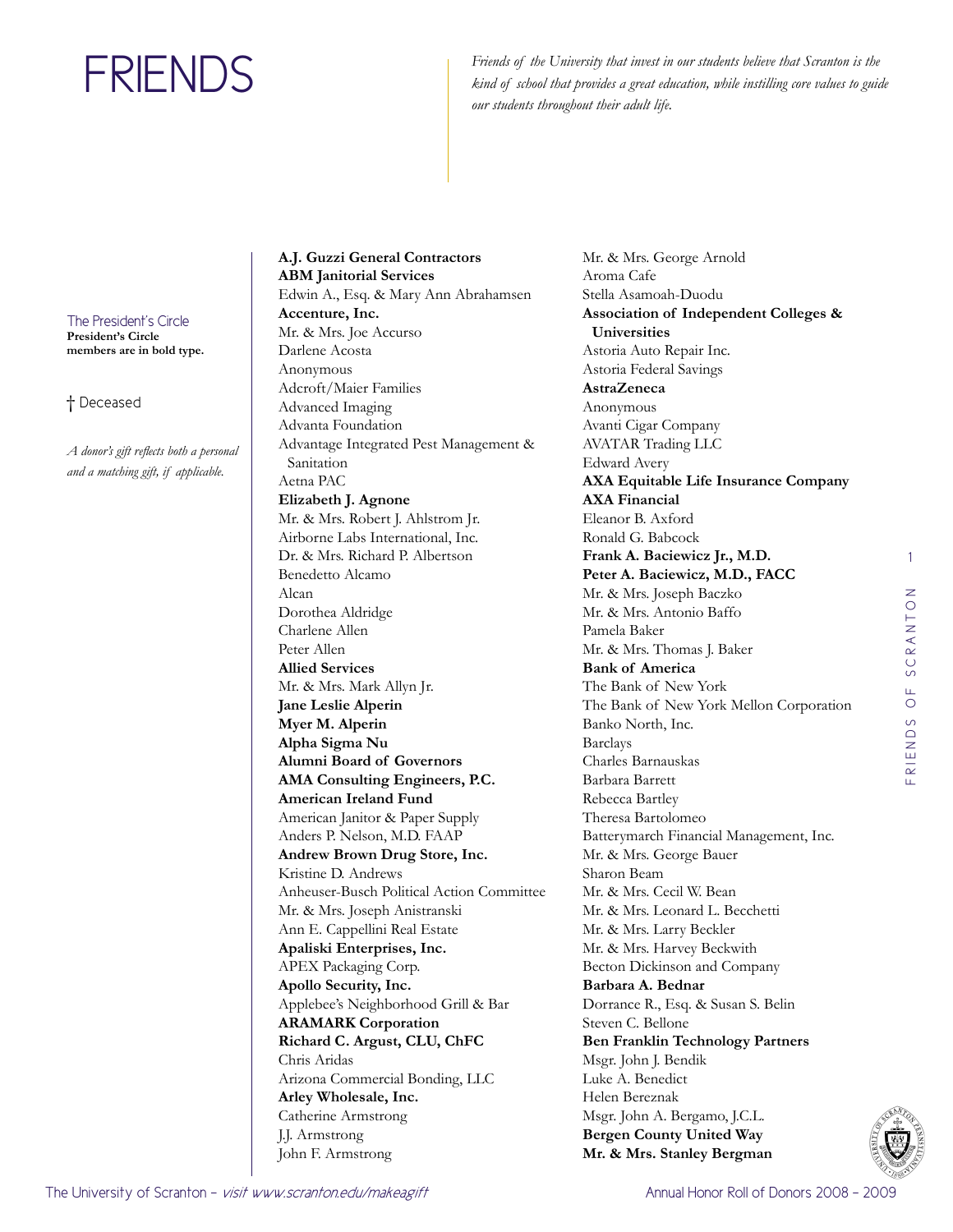Mr. & Mrs. Frank Bernhardt Kathleen Bertino Berwind Group Kathleen E. Bevilacqua **Bevmax M&Z Painting Inc.**  George Bieber Laura Bilancia **Bill Kelly Jr. Memorial Fund, Inc.**  Richard S. Bishop, Esq. Mr. & Mrs. Harry Bittner Kim Black Mary Blackburn Blackledge Enterprises, Inc. BlackRock, Inc. Blake, Cassels & Graydon, LLP Mr. & Mrs. Thomas Bloom Jerilyn Bock Dr. Edward G. Boehm Jr. Mr. & Mrs. Matt Boettcher Mr. & Mrs. Peter Q. Bohlin John Bohn Mr. & Mrs. Raymond G. Boller Mr. & Mrs. Gene Bonacci Loretta G. Booth William J. Booth Barbara Bordine Mr. & Mrs. Salvatore Borrelli Rita Bosavage Mr. & Mrs. Paul Bosco Jeffrey Lee Bostic **Boston Financial Data Services**  Jim Botella Mr. & Mrs. Louis W. Bottitta Paul Bottitta Mr. & Mrs. Paul Boudreau Mr. & Mrs. Don Boyce Ed Bradley Felicia Brady **James L. Brady**  Mr. & Mrs. Patrick E. Brady Mr. & Mrs. Robert E. Brady Paul W. Brann, Esq. Mr. & Mrs. Stephen Breaton **Brendan J. Giblin Memorial Fund Loretta Brennan Glucksman**  Diana Brennan Terrence Brennan **Harmar D. Brereton, M.D.**  Brier & Brier, P.C. Kristen M. Brierley SinAe Briggs Brixx Grille & Tavern Mr. & Mrs. Albert Broad Mr. & Mrs. Howard Broad Ronald Broberg James F. Brogan Mary Brogan **Cynthia A. Brown**  Col. Leo A. Brownyard, USAF, Ret.

**Brucelli Advertising**  Colleen Buckshaw Dr. & Mrs. Vincent A. Burell **Burkavage Design Associates William J. Burkavage Jr.**  Mr. & Mrs. John D. Burke Jr. Walter G. Burns Nancy Butler **George K. Butson**  Ann E. Byrne Mary B. Byrne **Anonymous** Anthony Caccioppoli Cadbury Schweppes Americas Beverages **Leslie Cadden**  Joan Caffrey Joan Cali Megan E. Callahan Mr. & Mrs. Tom Callahan Meghan Calpin **Camden Catholic High School**  Nicole M. Campo Camulos Foundation, Inc. Marguerite Canova Capital Healthcare Group, LLC Mr. & Mrs. William P. Carden Tama Carey Carl J. Savino Jr. Funeral Service **Carney Security Service, Inc.**  Mr. & Mrs. Joseph M. Caron Mr. & Mrs. Kevin Carroll Dawn Casey **Matthew M. Casey Paul Casey**  Colleen Casini Mr. & Mrs. Henry D. Cassetori Joseph A. Castrogiovanni **Caswell F. Holloway Jr. and Marie B. Holloway Foundation** Sister Alicia Cavanaugh, C.S.J.P. Mr. & Mrs. Francis A. Cavanaugh Jr. Helen G. Cavanaugh Mr. & Mrs. Thomas B. Cavanaugh The CB Graphics Group Corp. **Ceco Associates, Inc.**  Cedarbrook Landscaping, Inc. Central Clay Products, Inc. Challenge Training & Consulting, LLC Chang Food Co. **Charles A. Frueauff Foundation, Inc. Charlotte W. Newcombe Foundation**  Chemicals Sourcing, Inc. Jan Cheripko Chevron Humankind Program Mr. & Mrs. Joseph T. Chiumento Clare Chmielewski The Christian Brothers John Christie Church of Immaculate Conception

Joseph J. Ciancaglini Cinemark 20 **Cisco Systems, Inc.**  Mr. & Mrs. Jim Clark Rev. Brian J. Clarke Mr. & Mrs. Paul D. Clarke Classic Builders & Housewrights LLC **Classic Properties Clayton Perfilio, LTD** Club 119, Inc. Mr. & Mrs. William J. Coates Coca-Cola Bottling Co. Kirk Coen **Edward Coffey**  Mr. & Mrs. Frank R. Cognetti Marcus Cognetti Maria Cognetti Salvatore D. Jr., Esq. & Susan Cognetti John E. Coleman Colgate-Palmolive Company John A. Collini, D.O. Community Outreach-Student Workers **Compu-Tech Software Services, Inc.**  ComServe Systems, LLC Phyllis Conway **Sharon T. Conway**  Susan Cook Catherine G. Cooper Diane Coralluzzo **Corbin A. & Dorice S. McNeill Foundation**  Teresa Cordelli Mr. & Mrs. Barry L. Corman Corporate Networking Anonymous **Margaret A. Costello, Esq.**  Mr. & Mrs. Michael J. Cotter Mr. & Mrs. Robert Cotton Benjamin J. Courtney Mr. & Mrs. Peter H. Cram **Crane Fund For Widows and Children**  James E. Crass IV Stephen J. Crawford Creative Benefits, Inc. David W. Crowe Marion A. Crowley Crown Imports Kathleen M. Crumley Mr. & Mrs. J. Walsh Culkin Mr. & Mrs. Joseph Cummings **CVS Caremark**  Thomas C. Dagostino Jr. Mr. & Mrs. Henry L. Dalpiaz Mary Daly Mr. & Mrs. Joseph J. D'Angelillio Robert Danziger Datatel Lisa Davidson Isabelle N. Davis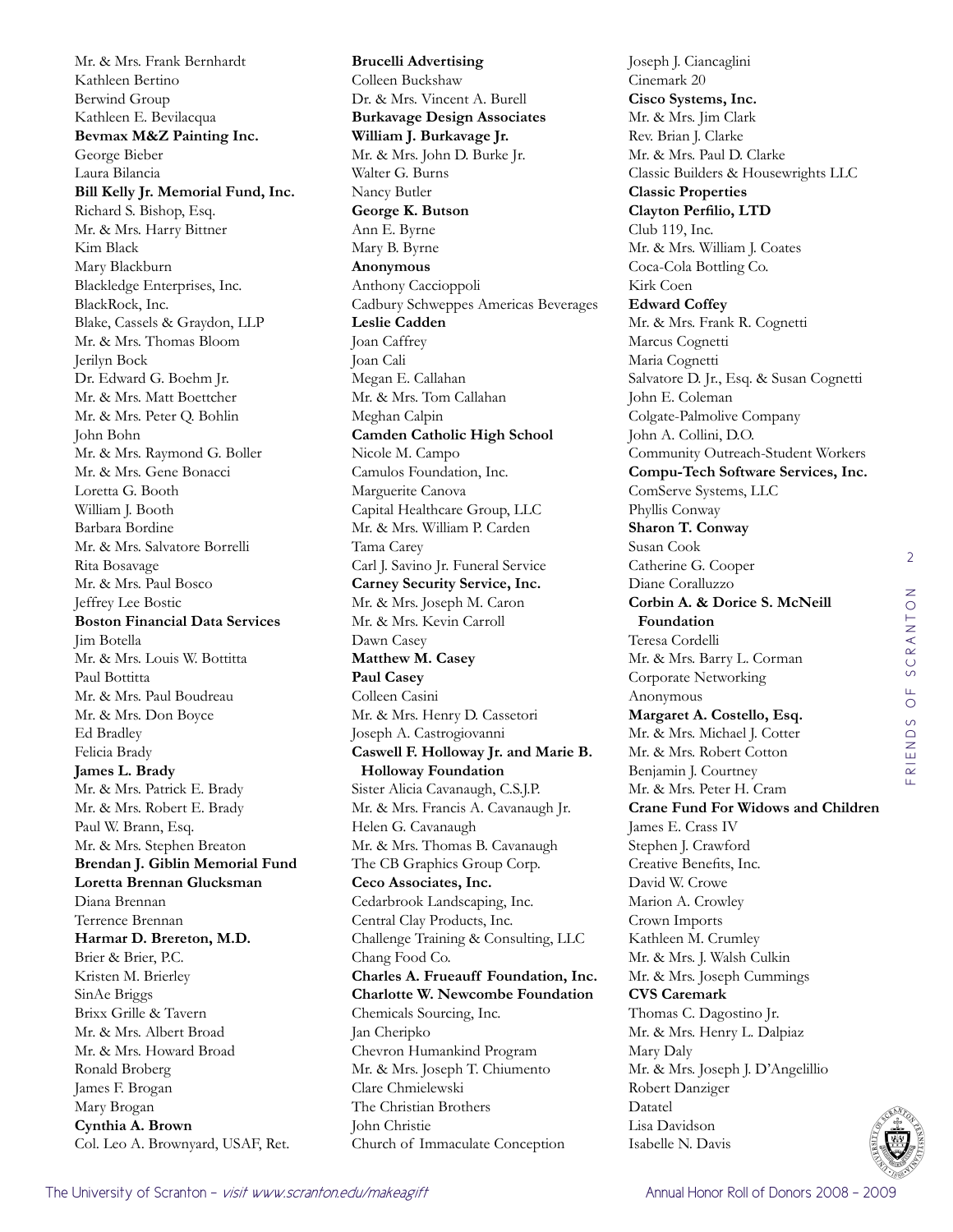**Laura Davis**  Carolyn T. Daw James J. Daw Jr. Anonymous Mr. & Mrs. Sidney de Picciotto Mr. & Mrs. Walt De Treux Mr. & Mrs. Michael G. DeAngelis Mr. & Mrs. Serge Debner Deborah Hospital Foundation Kathryn DeChiaro Kathleen Decker Andrew Degnan **James H. DeGraffenreidt Jr. & Mychelle Farmer, M.D. Deloitte & Touche, LLP Deloitte Foundation**  Mr. & Mrs. Daniel Delone Lee Delorenzo Matt Delorenzo Michael Delorenzo Donna DeLustro Yolanda DelVecchio Michael Dennen Mireille Desarme DeSola Group Deutsche Bank North America Mr. & Mrs. R.A. Devereaux DFM Properties Beverly DiDomenico Mr. & Mrs. J. Diesel Maria I. Diesel John F. Dietel Mr. & Mrs. Angelo Dilluvio **Dilworth Paxson, LLP**  DiMino Bus Service, Inc. Gloria Dinner Distinctive Homes of Duchess, Inc. **Diversified Investment Advisors**  Andrew Diviney Elizabeth Diviney Mr. & Mrs. Gerard Diviney Martin Diviney Mildred Diviney Suzanne Diviney **Anna Marie Dobler**  Mr. & Mrs. James R. Dolan John T. Dolan Mr. & Mrs. John E. Donaldson Phyllis M. Donaldson Donarum Services, Inc. Mr. & Mrs. Tony Donatich Deborah Donnelly Elizabeth L. Donohue Linda Donovan Ken Doolittle Maureen Dorment Anonymous Joan O. Doscher

Cecelia E. Doyle **Mary Doyle**  Doylestown Emergency Associates, PC PAWS Hospital for Companion Animals Susan Dragone Donald J. Drasba Christopher J. Dressel, M.D. Mr. & Mrs. William R. Drexler Jr. Nicole Driebe Mr. & Mrs. Paul T. Driebe Jr. Nina E. D'Souza **DST Systems, Inc.**  Elias J. Dudash Larraine Dunn Durango Mountain Resort Judy C. Ebert **ECBM Insurance Brokers and Consultants**  Eckersley and Ostrowski, LLP Robert N. Eckersley, CPA Virginia S. Eckersley Edmond D. Villani Charitable Lead Annuity Trust Mr. & Mrs. Robert Edmondson Jr. Mr. & Mrs. Brian M. Egan Eisai, Inc. Mr. & Mrs. Arthur Eisenstein† **Eisler Revocable Trust**  Mr. & Mrs. Robert G. Eld Emerson Electric Company **Empire Office, Inc. Employees of Gertrude Hawk Chocolates**  Endless Mountain Water Co. Ltd. Susan Endy **Mr. & Mrs. Robert D. English Mr. & Mrs. Frank Epifano Erie Indemnity Company**  Anonymous Mr. & Mrs. Peter P. Ezzo Mark T. Faeth Fannie Mae Company Mr. & Mrs. John B. Farley Joan Farrell Robert Farrell **Steven E. Farrell**  Joseph Favazzo Kathryn D. Favor Anonymous Mr. & Mrs. Joseph L. Fernandes **Ferrario Insurance Agency, Inc. Theresa Ferrario**  Anne Ferreri **Fidelity Charitable Gift Fund**  Fierce & Isakowitz, LLC **Louise M. Finetti**  First Liberty Bank & Trust **First National Community Bank** 

Maureen Flanagan A.R. Flanigan Jr. Mr. & Mrs. Robert R. Flanigan Richard C. Florey Mr. & Mrs. Donald J. Flynn John J. Flynn Bridget Foley Joseph P. Foley **Follett Higher Education Group**  Forest City News, Inc. **Forest Electric**  Mr. & Mrs. Paul Forgione Mr. & Mrs. Michael C. Forlenza Susan Foster Thomas P. Foster Mr. & Mrs. Mark Franceschelli **Joseph P. Franceski Jr.**  Anonymous David French Patrick Fricchione Jr. Esther K. Friedmann **Friendly Sons of St. Patrick**  Friends of Charles F. (Chuck) Brierley Friends of Dr. Milani Friends of Monroe Fire Theresa Froio FSA Financial Security Assurance, Inc. Jim Funderburk Erika Funke Rose Ann Gaetano Mr. & Mrs. Joseph L. Gagliano Tammy Galabinski Christopher Gall Anonymous Edward Gall Lisa Gall **GAMCO Investors, Inc.**  Mr. & Mrs. John J. Gantert Mr. & Mrs. Reinaldo Garcia Mr. & Mrs. Francis J. Garvin Gateway Ford Linda Geise **Gelb Foundation**  Genesis The Salon **Mr. & Mrs. Joseph J. Gentile Sr.**  Sharon Gergich Trudy Gerlach Mr. & Mrs. Ken Gerleman **Gertrude Hawk Chocolates**  Joseph Giannone Giant Food Store #305 Mr. & Mrs. Timothy G. Giatas **Gibbons Law Firm**  Kathleen Giblin Mr. & Mrs. Daniel Gilligan Givingexpress Program From American Express GJAI Consulting Engineers Norman Glasserow

Susan Fischman

Dougherty, Leventhal & Price, L.L.P.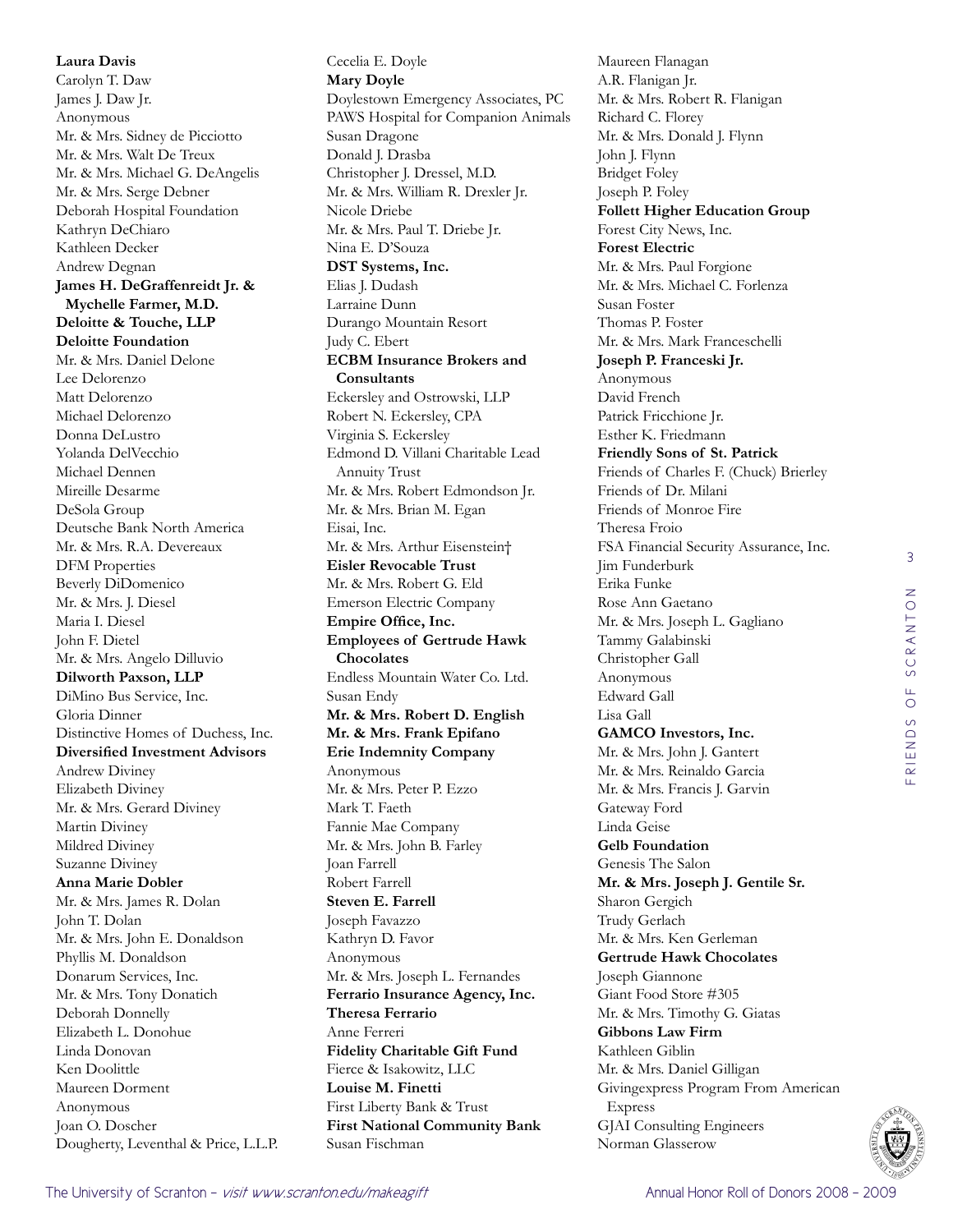Ann Goetz Sheldon E. Goldberg **Goldman Sachs Philanthropy Fund Ethel M. Golo**  Good Sheperd Church Mr. & Mrs. Edward Gordon Anonymous Mr. & Mrs. Robert Gorman Rich Gould Mr. & Mrs. Neal T. Gower Kathleen C. Graff Margaret Gramins Judith Graziano **Greater Kansas City Community Foundation**  Mr. & Mrs. John K. Gremse Mr. & Mrs. William Grettner Mr. & Mrs. Alfred J. Griffiths Anonymous Michael B. & Marylou Gerrity Grogan Joseph A. Gronsky, D.M.D. Nora Guariglia Patrick Guerrise, CPA Kathy Gumienny **Katie Gummer Angelo Guzzi H S A Associates**  Katherine W. Hafele **Cecelia Haggerty** James Joseph Haggerty Jr. **Haggerty, McDonnell, O'Brien & Hinton, LLP**  Mr. & Mrs. Kenneth S. Halaby **John & Kathleen H. Halpin** Norman J. Handelman Hands That Heal: Massage & Bodywork Helen Hanley Mr. & Mrs. Kevin P. Hanley Maureen Hanley Tom Hanley Elizabeth Harris Maria Hart Todd Hartman Mr. & Mrs. Michael Haskell Mary C. Hastings Barbara A. Hazzouri Sarkis A. Hazzouri Ann M. Heaney Mr. & Mrs. William C. Heaney Hedley W. Mason Funeral Home Heidrick & Struggles, Inc. **John Heim**  David R. Heller Paul C. Helwig **Hemmler Camayd Henegan Construction Co., Inc.**  James Hennigan Mr. & Mrs. Thomas F. Henwood Mr. & Mrs. James W. Herrity

Mr. & Mrs. John M. Herrity Lillian G. Hershfield Thomas Hicks Joan G. Higgins Mr. & Mrs. Michael J. Higgins Linda Hillis Mr. & Mrs. Theodore Hnatko Mr. & Mrs. Raymond P. Hoerburger Alice Hoffman Wayne Hoffmann **James C. Holcomb Jr.**  Honeywell Hometown Solutions PAC Chau-Fe Huang, M.D. **Stephen L. Hudacek**  Harry Robert Hughes Robert P. Hughes Robert Hunt Myrtle Hunter Dorothy A. Hynes William Iacono **ICON Interiors Inc.**  Julia R. Imboden IMS Health **Info Technologies, Inc. Integra Business Systems**  Intel Corporation International Business Music Association, Inc. **Islamic Association of NEPA J. Knipper & Co., Inc.**  J2k Technology, LLC Jackson Hewitt Tax Service **The Jacobs Childrens' Charitable Foundation, Inc.**  Mr. & Mrs. Stanley Jacobs Mr. & Mrs. Terry Jacobs James A. Doherty Co., Inc. Dorothy M. Jardel **Jaros Baum & Bolles Consulting Engineers Jaymar Foundation**  Mr. & Mrs. Ken Jenkins **Jesuit Community Jewish Federation of NEPA JLS Cost Management Systems, Inc.**  Joe's Draught Beer & Refrigeration **John & Kathryn Redmond Foundation**  John A. Ruddy Appraisal Co. **John J. Gentile Memorial Fund John J. Gregory Co., Inc.**  Johnson Outdoors, Inc. Mr. & Mrs. John Johnson William B. Johnson **Jones Lang LaSalle**  Eleanor S. Jones **Elizabeth S. Jones**  Kristina Jones Jordan and Co. LTD Jordan Family Living Trust

Nancy Jordan Rita Ann Jordan Ron Jordan Joseph A. Karam, P.A. Joseph Neto & Associates, Inc. Mr. & Mrs. Karl R. Jud **Mr. & Mrs. Jeff Judah K & K Fire Protection Ent., Inc.**  Mr. & Mrs. Steven B. Kalish Thomas A. Kamla, Ph.D. **Kane Freight Lines, Inc.**  Frank T. Jr. & Laila Kane John T. Kane Mr. & Mrs. John J. Kane Catherine Kapp James Kardos Anonymous Anonymous Irene J. Karpiak Mr. & Mrs. Richard Kasten Mr. & Mrs. Paul Kay Maria Kayal Richard Kazmierski Margaret M. Keane Michael Keating, Esq. Meghan Keating Mike Keating Rita Keating Deborah Keeley **Kelbritish Realty LLC**  Eileen Kelly Mr. & Mrs. John W. Kelly **Robert T. Kelly Jr., Esq. Violet R. Kelly**  Kelly's Pub & Eatery Daniel P. Kennedy Mary L. Kennedy Patrick E. Kennedy Stanley Kennedy **Keystone Sanitary Landfill, Inc.**  Mr. & Mrs. Thomas J. Kiely **Kilcullen & Company**  Kildare's Irish Pub John F. King KMLA Group, P.C. Mr. & Mrs. John J. Knebels Knights of Columbus-Council #12406 Mr. & Mrs. Richard Koehler Ronald D. Koff Arlene F. Kohl Mr. & Mrs. Joseph M. Kolar Swathi Komandur Mr. & Mrs. Bruce Kostecka Mr. & Mrs. Richard Koulbanis Edward Kovacs, Jr. Louise Krafjack Sandy Kraft Mr. & Mrs. John Krajewski Mr. & Mrs. Joseph Kramer

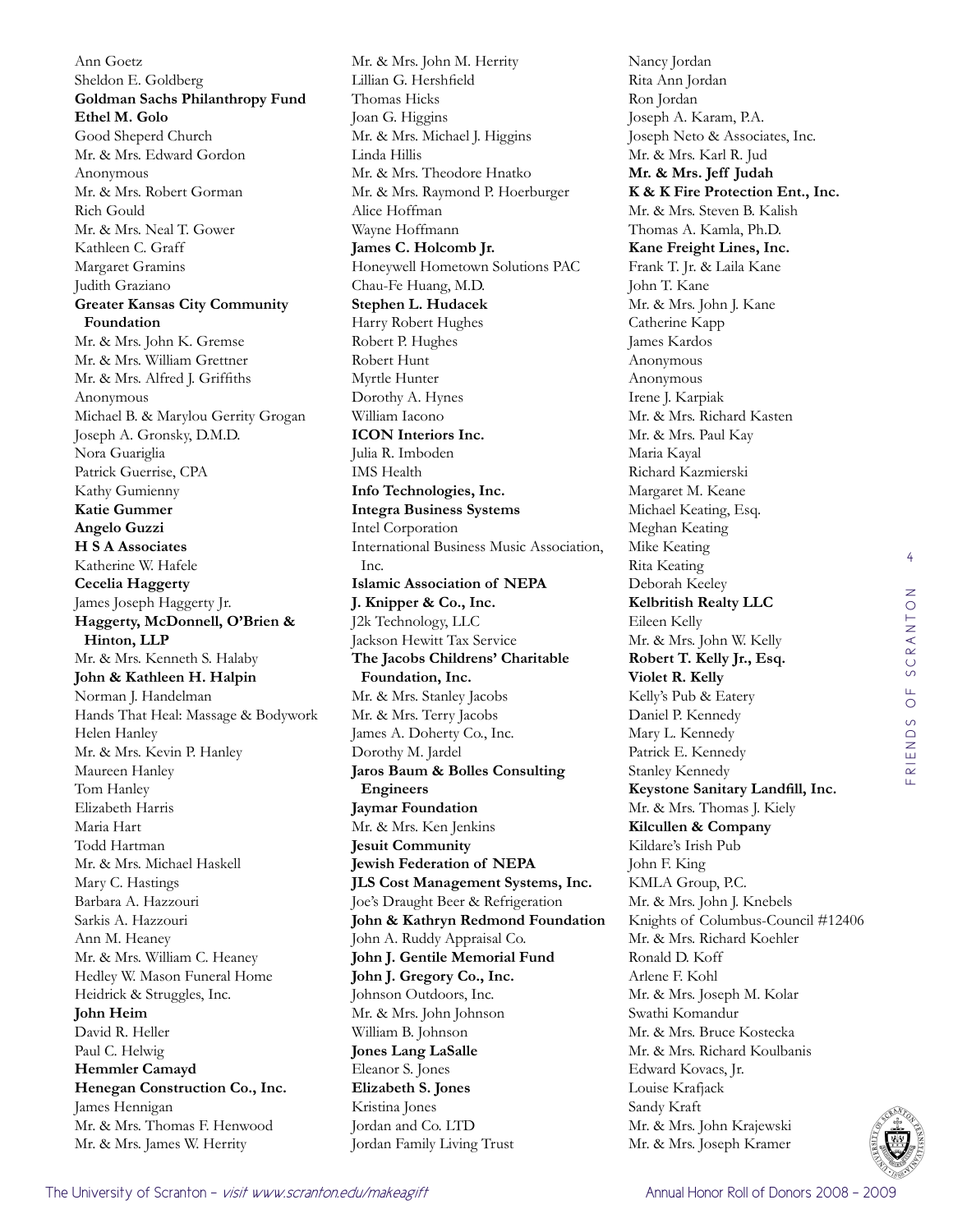Vera Kowal Krewsun Mr. & Mrs. Joseph J. Krill Sr. Maureen Kuhar L.I. Locksmith & Alarm Co., Inc. **L.R. Costanzo Co., Inc. Lackawanna County Department of Arts and Culture Lackawanna County Government**  Lackawanna Heritage Valley Authority Wendy Joy Laird Grace Lynn Lamarca Anonymous Landmark Community Bank William H. Lane Mr. & Mrs. Joseph Langan Mr. & Mrs. Clement Laniewski Christopher Lanni Mary Lanni Sandy Lanza Miriam Laria Michael Lashutka The Lattmann Family Charitable Gift Fund Mr. & Mrs. Joseph Laudati Laughing Horse Graphics, Inc. Laurel Dental Associates, PA Law Office of Daniel Danzi, Esq. Law Offices William C. Steppacher Lax & Neville, LLP Jane Leach Amy M. Leahy **Mr. & Mrs. John Leahy Mordechai Lebenberg**  Mr. & Mrs. William A. Lees Mr. & Mrs. Brian D. Lefever Legg Mason Services Comp, LLC David Lehfeld Lehman Brothers Mr. & Mrs. Dave Lennox Mr. & Mrs. Martin Lentz Anonymous Anonymous Mr. & Mrs. Henry T. Lievre **Bertram N. Linder**  Catherine Linehan Susan R. Linnell Lisman Funeral Home, Inc. **Carl & Tina Lisman** Mr. & Mrs. Kevin Liszewski Sophia Litric Kate Litzelman Live Nation at Toyota Pavilion Geraldine Lizardi **Long Island Community Foundation**  Longhorn Steakhouse Maria LoPrimo Mr. & Mrs. Isidore F. Loriggio Marc Lovecchio Jane Lowery **Loyola Foundation** 

Lubrizol Corporation Diane C. Lucente **Karen Lucey**  Mr. & Mrs. William A. Lupinacci **Keli M. Lynch**  Theresa Maciag Mackarey & Mackarey Physical Therapy Consultants, LLC Allison MacPhee Malcolm J. MacPhee Kevin G. Madden, M.D. Maddock Agency Marlyn S. Maddock **Madison Square Garden, L.P.**  Nira A. Madison Mr. & Mrs. Phil Maggitti **Magnotta Construction Co., Inc. Albert J. Magnotta**  Mr. & Mrs. John J. Mahoney Mary Mahoney **Main Line Services**  Mr. & Mrs. Joseph P. Maiorana Anonymous Mr. & Mrs. John S. Malinchok Mancia Implant Dentistry Matthew Mancuso Frank Marando Mr. & Mrs. David A. Margolies Marquee Cinema Marquis Art & Frame **Marquis George MacDonald Foundation**  Ken Marquis Mars North America Marsh & McLennan Companies, Inc. Anonymous Mr. & Mrs. James M. Martin **Jane Martin**  Jena L. Martini Joseph Martini Sonia Martini Martini's Cafe Ann Martino Laurrel J. Martocci Marzen Financial Management Robert & Elaine M. Maseychik Mary H. Maslar Mr. & Mrs. David E. Masters Mr. & Mrs. Stephen L. Maurer Kathleen Mauro Christopher W. Mazzino James "Red" McAndrew Patricia McAndrew Mr. & Mrs. John P. McArdle Jane W. McCarthy **McCole Foundation, Inc.**  John J. McCormick Mr. & Mrs. Thomas W. McCormick Ann Marie McCrone

**Robert L. McDevitt**† **Mr. & Mrs. Kevin McDonald Pat McDonnell**  Mr. & Mrs. Michael McDonough Mr. & Mrs. Robert McDonough Mr. & Mrs. Frank McFillin Mr. & Mrs. Matthew G. McFillin Mr. & Mrs. Robert McFillin McGee Consulting Group, LLC John F. McGeehan, M.D. **McGrail, Merkel, Quinn & Associates**  William McGrath **McGregor Industries, Inc. Evelyn M. McKeegan**  Gregory McKeever Mr. & Mrs. William McKenna Elaine D. McMahon Mr. & Mrs. Robert McMahon Thomas P. McNulty Mechanical Systems Company Mr. & Mrs. Leo W. Medernach **Medical Staff of Community Medical Center Medico Industries, Inc. Mr. & Mrs. Paul M. Meister**  Daniel M. Mele, D.M.D. Marian Menapace Mr. & Mrs. Michael Mendelson Mr. & Mrs. William Mendelson Mercy Health Partners Gertrude Merrick **Merrill Lynch Mesko Glass & Mirror Co., Inc.**  Mr. & Mrs. Steven Messmer **Metlife Metropolitan Life Foundation**  Mark Mettler Mr. & Mrs. Christopher P. Metzger Diane Meyerratken Engelbert G. Michel Neil J. Michielsen **Mid Manhattan Painting, Inc. Mid-Valley Contracting Services, Inc.**  Stephen Mieczkowski Mr. & Mrs. James B. Mileski **Miller Family Foundation**  Maureen Miller Mr. & Mrs. Michael Miller Milrose Consultants, Inc. Mr. & Mrs. Greg Minicone Lawrence Minicone Mr. & Mrs. Lorenz Minicone Anonymous **Wasique, M.D. & Annina Mirza** Alisa N. Mitchell Mr. & Mrs. Frank W. Moeller Christopher Monahan Dr. & Mrs. Eugene Monick John Monnier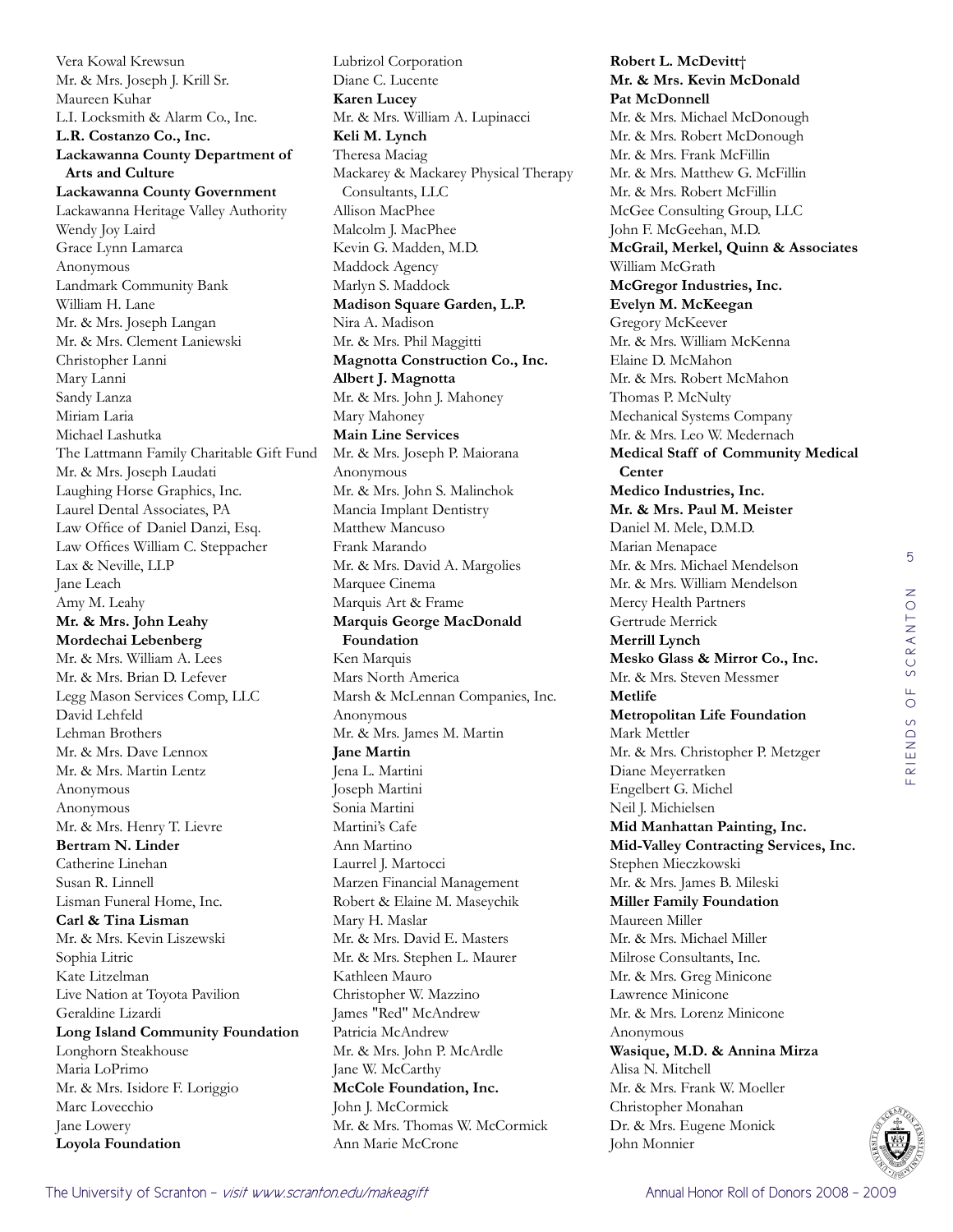Mark F. Montella Mr. & Mrs. James Montenegro Mr. & Mrs. Robert J. Moore **Rosemary Moran Morgan Stanley**  Mr. & Mrs. Willard Morgan Ellen A. Morgenstern Mordekhai Moritz, M.D. Mark P. Morse Rose Mortillaro Mr. & Mrs. Joseph Mozeleski Mr. & Mrs. Albert Mueller Mr. & Mrs. Robert P. Muldoon Mr. & Mrs. Robert Mullan Mr. & Mrs. George W. Mullen Kathleen P. Munley, Ph.D. Audrey Murphy Barbara A. Murphy Elizabeth A. Murphy Jane Murphy Patricia A. Murphy Patrick J. Murphy Sheila Murphy Mr. & Mrs. William Muschko **Musculoskeletal Transplant Foundation Myers Brier & Kelly, LLP Morey Myers, Esq.**  Albert M. Nalevanko, M.D. Blase Narcisi Rita Nardi National Beer Wholesalers Nationwide Mutual Insurance Company Anonymous Mr. & Mrs. Tom Needham Neen's Diner New York Life PAC Charitable Gift Program Benjamin F. Newswanger Margaret A. Niehaus Nicholas & Margaretta G. Niles Cecelia Nirei Hope R. Nisly Jacob Nogi, Esq. Kathleen Nolan Robert E. Nolan Jr. Mr. & Mrs. Daniel Noonan **Northeast Chapter PSPA Northeast Golf Charities, Inc.**  Mr. & Mrs. John G. Nugent Marion T. Nuss NY Foot & Ankle Specialists Mr. & Mrs. Kevin B. Oates John O'Connor Michael K. O'Connor Mr. & Mrs. William P. O'Connor Old Forge Auto & Truck Repair, Inc. Mr. & Mrs. Richard P. Olechna **The Olender Foundation One Point** 

James & Romayne E. O'Neil **Mr. & Mrs. Robert O'Neil**  O'Neill Busing, Inc. Maureen O'Neill Mr. & Mrs. Michael O'Neill Mr. & Mrs. Keith Ontko Oppenheim Foundation **Otis Elevator Company**  Dorothy Owens **Oxford League, Inc.**  Mr. & Mrs. Jack Oziel Benita Pagan Gary & Mary Page **Pajwell Foundation**  Palatnik Consulting Group, Inc. **Palumbo Group**  Panther Waste Systems LLC **Paragon Computer Professionals, Inc. Paramount Group, Inc. Parente Randolph, LLC**  Mr. & Mrs. Greg Parsons Patrick's East Side Grille, Inc. **Paul E. Kelly Foundation**  Paul F. Leonard Funeral Home PDQ Print Center Dr. & Mrs. Patrick E. Pellecchia Pena-Plas Company **Penates Foundation**  Pennstar Bank Pennsylvania Credit Union Association **Pennsylvania Higher Education Foundation**  Wayne A. Petermann, D.C. Joan O. Peters Linda E. Petersen **Anonymous** Jane Petry Sumari Petry Susan Petry **Pettinato & Mercanti Construction Company Samuel J. Pettinato**  Gary L. Pfaff Pfizer United Way Campaign PGE Sales, Inc. **The Philadelphia Foundation**  Maryjo B. Phillips Mr. & Mrs. Demetrios Philoppou **Physicians Practice Enhancement, LLC**  Jane Picone **PNC Bank, Northeast PA PNC Financial Services Group**  John J. Pocius Alexander A. Polster **Power Cooling, Inc.**  Brian Power Ann S. Powers **PPL Corp.**  Practical Imagination

**The Premselaar Foundation**  Preno Associates Toby Preston Professional Anesthesia Providers, PC Profitness Club **Prudential Financial**  PSE&G Mr. & Mrs. Warren Pym Quality Construction **The Quandel Group, Inc. Kathryn Quigley**  Mary Clare Quinn **Robert E. & Catherine Quinnan** R & M Wholesale, Inc. R & R Associates Mr. & Mrs. William A. Rack **Radisson Lackawanna Station Hotel**  Judith L. Ranton **Mary Jo Ranton**  RCL Investigative & Security Consultant Services Mr. & Mrs. David Recame Walter J. Redel George Redford Geraldine Redling Mr. & Mrs. Thomas D. Reese Brenda Reeves Denise M. Reeves Anonymous Regency Maintenance Corporation **Reilly, Janiczek & McDevitt, P.C.**  Fred Reiner Mr. & Mrs. Kenneth G. Reinheimer Tony Resch Mr. & Mrs. Robert W. Reynolds Mary B. Rhodes RHW Electric, LLC Mary Riccardo **Richard A. Rendich Foundation The Richard C. Marquardt Family Foundation**  Richard T. Meredick, DPM, PC Anonymous Mary F. Richard Betty Jane Richards Louis F. Rickard Mr. & Mrs. James T. Riffe Ripplewood Foundation, Inc. Rite Aid Salvatore Ritrovato Mr. & Mrs. Angelo Rizzo Robert Wood Johnson Foundation Mr. & Mrs. Francis Robertson Anonymous Lynette Robinson Mr. & Mrs. Edward Rochat Mr. & Mrs. Paul Rosenberg **Ross Family Foundation James A. Ross** 

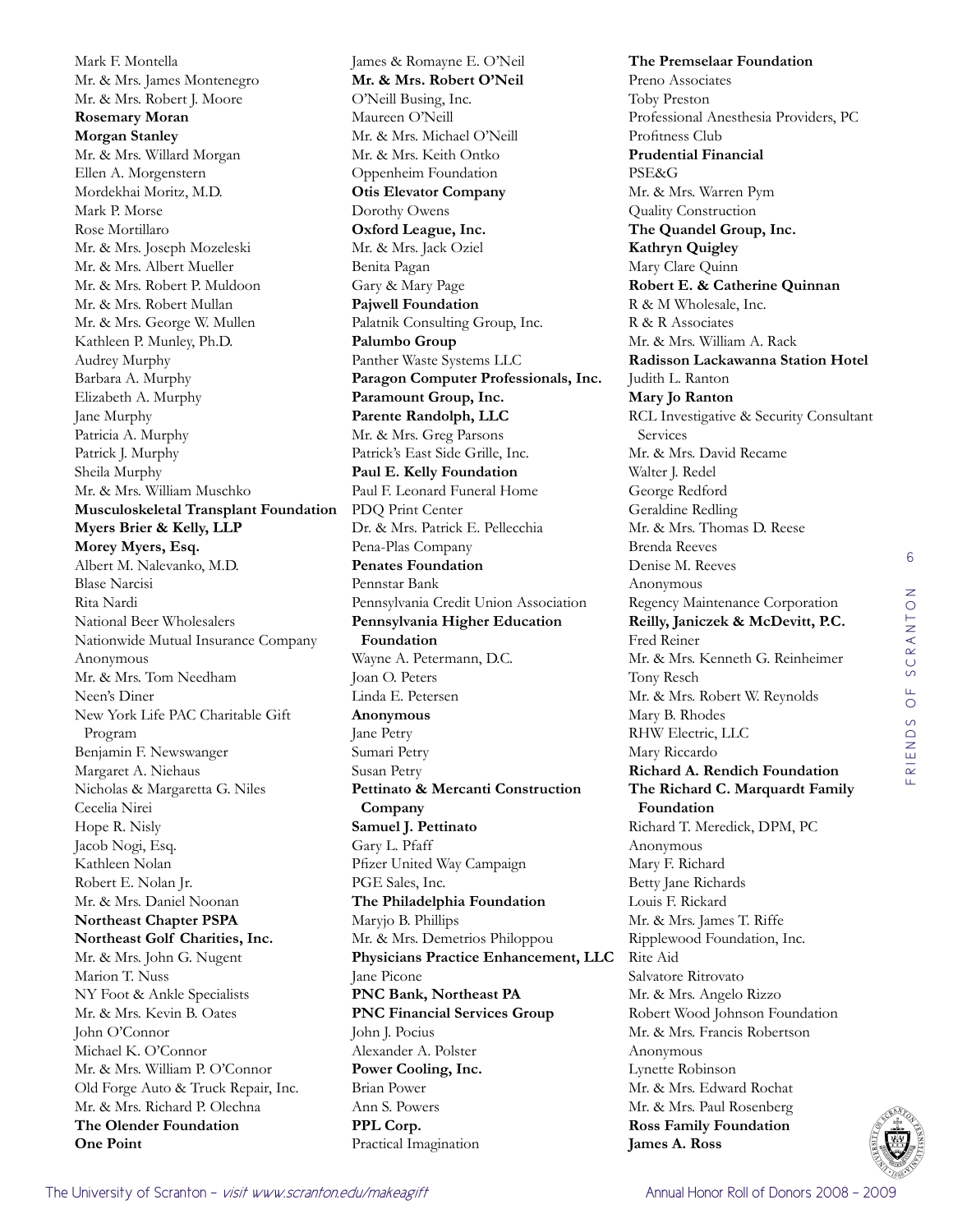Mr. & Mrs. George B. Roth MG & Mrs. John C. Roth, USA, Ret. Kara Roth Mr. & Mrs. Paul R. Rousseau Mr. & Mrs. Stanley Ruda **RuffaloCODY** Anonymous Mr. & Mrs. Ralph A. Ruskowski Mr. & Mrs. Robert W. Russell Mr. & Mrs. Herman L. Rustici Kevin Ryan Mary Ryan Anonymous Mr. & Mrs. John J. Rymal Ignatius Richard Rzeznik S.J. Julian & Co. **S.R. Wojdak & Associates, Inc.**  Sarah Saia Salon Brigine April Salzano **Salzmann Hughes, P.C.**  Mr. & Mrs. Lee Samuels **Sanofi-Pasteur**  Mr. & Mrs. Edward Savage Jack Savidge Mr. & Mrs. Bruno Savo Michelle Savo Arthur Scala Dawn Scala Margaret Scheiner Mr. & Mrs. Brian Schell Anonymous Adele A. Schertel L.R. Gerard Schmid Mr. & Mrs. Jeff Schmierer Mr. & Mrs. Howard Schneider Jacqueline Schneider Anonymous Mr. & Mrs. Larry Schrader **Schroders**  Irene Schulze Maria Elena Schwartz Mr. & Mrs. Carmen T. Scialfa Scott Chevrolet Hummer Saab Chrysler **Scranton Area Foundation Scranton Ballina Sister City**  Scranton Rent-All Center **The Scranton Times-Tribune Mr. & Mrs. Stephen Searl**  Secaucus Unico Second Flynn Family Trust Stephen G. Selige Sr. Karan Sell Peter Semko† **Seneca Global Advisors LLC**  Mr. & Mrs. Larry Serini SES Americom **SEVEN Fund, Inc.**  Barbara Sevensky

Dennis Seymore **Rahmat Shah, M.D.**  Mr. & Mrs. Robert Shanks Alexandra Shea Elaine Shepard Mr. & Mrs. Richard H. Sherwood Clara Shetler Elroy Shetler Leonard Shetler Philip J. Shetler Ruth Ann Shetler Elaine Shetler-Miller **Virginia P. Shields Mr. & Mrs. John J. Shober**  Siemens Medical Solutions USA, Inc. **Anonymous** Geoffrey A. Sims, CPA Kenneth Sims Mr. & Mrs. Bruce R. Sizer Anonymous Anonymous **SLR Properties**  SMBC Global Foundation, Inc. Matthew W. Smeltzer Eric Smith Mr. & Mrs. Glen J. Smith Ruslon J. Smith Mr. & Mrs. Russell L. Smith Theresa B. Smith Mr. & Mrs. Thomas R. Smith **William Smulowitz James & Joan Snodgrass** Mr. & Mrs. Richard Sonder Rick Sordelet **Sovereign Bank**  Anonymous Specialty Graphics, Inc. Spectra Energy Corporation Thomas & Mary W. Spellman Roseann C. Spiekermann St. Basil/St. Francis Altar & Rosary Society St. Eulalia's Summer Festival 2008 St. Thomas of Villanova Church **St. Vincent Martyr Capital Campaign**  Mr. & Mrs. Robert C. Stabile Beverlee J. Stafford Cheryl Stahle Mr. & Mrs. Bill Stanbach Brenda J. Stankus Stanley's Auto Repair, Inc. Starlight Films Mr. & Mrs. David Steinfield Mr. & Mrs. Sidney J. Sterling Mr. & Mrs. Phillip Stevens Rev. Louis F. Stingel Michael Stoeckel **Stone Office, Inc.**  Arthur N. Strohl Michele Studney

Mr. & Mrs. Alfonso Suarez Anonymous Mr. & Mrs. William E. Sucharski Sharon G. Sullivan Anthony F. Suraci **Sweeney Family Foundation**  Jay Sweeney **Jean M. Sweeney**  Mr. & Mrs. Paul F. Sweeney **Roselyne C. Swig**  Laura Swingle Mary Ann Sylvester Sylvia M. Szerszen Anonymous Mary Anna Tagler Takeda Pharmaceuticals North America, Inc. James L. Tamaroff Joseph T. Tanzi **Paul Taramelli**  Frank J. Taranto Target Marketing Group Mr. & Mrs. Joseph M. Taylor Team Mason at PNC Technicom Corporation Claire Tedesco **Temco Service Industries, Inc.**  Debra Terzi Edmund Thall Mr. & Mrs. John R. Thomas **Scott Thomas & Elizabeth Raposo** Anonymous **The Thornton Family**  Tiffany & Company **Timothy J. Casey Memorial Scholarship Fund Timothy J. Finnerty Memorial Fund**  Matthew P. Tirella **TM Technology Partners, Inc.**  Mr. & Mrs. Eugene Tokach Christopher Tomasello Mr. & Mrs. Paul Tonna Lisa Toriello **Augustus J. Tornetta Michael J. Tornetta**  Michele Tortorici **TPG Planning & Design, LLC**  Mr. & Mrs. Joseph J. Tranfaglia Trinity High School Mr. & Mrs. Mark Trout Anonymous Margaret E. Trudeau Michael J. Trudeau Tyco International Richard Tynan Capt. Francis D. Tyson, USMC, Ret. **Ufberg & Sileo LLP**  UGI Utilities, Inc. UNICO National District II